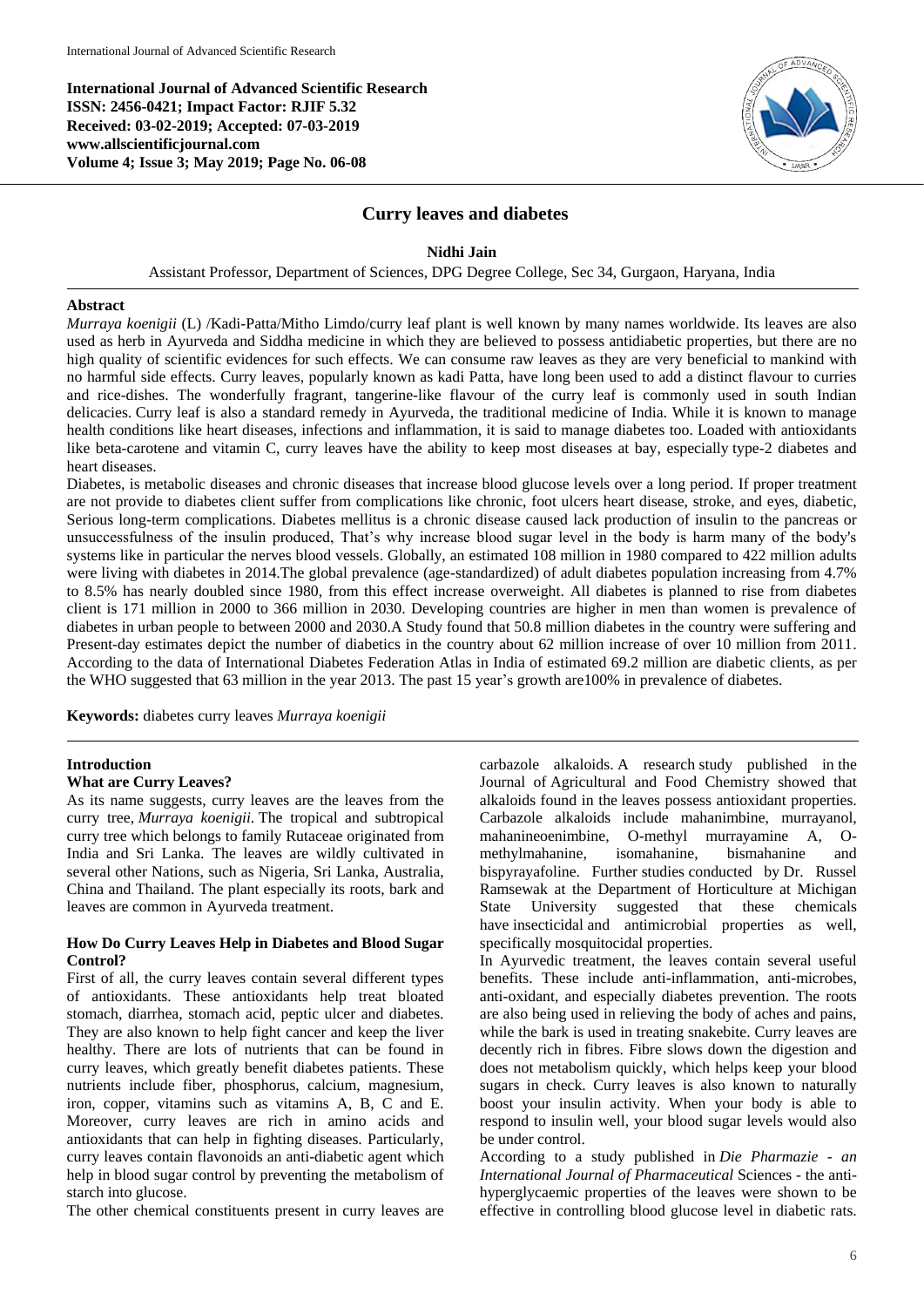The study conducted by Indian-based researchers read, "Oral administration of ethanolic extract of *M. koenigii* at a dose of 200 mg/kg/b.w./day for a period of 30 days significantly decreased the levels of blood glucose, glycosylated haemoglobin, urea, uric acid and creatinine in diabetic treated group of animals

It is packed with a bunch of nutrients like calcium, phosphorous, iron, magnesium and copper. It is also decently rich in fibres and good for weight loss, digestion, skin and hair problems too. They are excellent for detox and are also famous to regulate cholesterol too. They are particularly famous for their anti-diabetic properties.

### **How to Use Curry Leaves for Diabetes and Blood Sugar Control***?*

The best way to consume curry leaves for diabetes is to eat it in its natural, unprocessed, raw form. Cooking the leaves can damage the flavonoids and other nutrients in it. To enjoy the benefits of curry leaves for blood sugar control, consume a minimum of 10 leaves a day. You can sneak them into your salad. Try it for at least 3 months to see if it works for you.

## **Here's how these wonder leaves could help manage diabetes.**

A study published in Chemico-Biological Interactions states that due to its rich mineral reserves like those of iron, zinc and copper, curry leaves are important in maintaining normal glucose levels in blood. These minerals activate beta cells of pancreas that are responsible for the production of insulin hormone. Curry leaves also influence metabolism of carbohydrates favorably. They can restore liver and kidney enzymes responsible for breaking down carbohydrates back to their normal levels thus treating diabetes. As diabetic patients have decreased levels of antioxidants, their body cells may die at a faster rate.

Not only does kadi patta help lower the blood sugar levels, but also keeps in check for a few days after the administration of curry leaves. Curry leaves help your blood sugar levels by affecting the insulin activity of the body and reduces ones blood sugar levels. Also the type and amount of fiber contained within the leaves play a significant role in lowering blood sugar levels. So, if you suffer from diabetes, kadi patta is the best natural method to keeping your blood sugar levels in check.

# **Lowers cholesterol**

Many research shows that curry leaves have properties that can help in lowering one's blood cholesterol levels. Packed with antioxidants, curry leaves prevent the oxidation of cholesterol that forms LDL cholesterol (bad cholesterol). This in turn helps in increasing the amount of good cholesterol (HDL) and protects your body from conditions like heart disease and atherosclerosis.

#### **Prevents greying of hair**

*Kadi* patta has always been known to help in preventing greying of the hair. It is also very effective in treating damaged hair, adding bounce to limp hair, strengthening the shaft of thin hair, hair fall and treats dandruff. The best part about this benefit is that you can either choose to eat the curry leaves to help with your hair woes or apply it to your scalp as a remedy.

# **How to Eat Curry Leaves?**

You can eat 8-10 fresh curry leaves right in the morning. You can also juice these leaves and drink the juice. You can add them to your meals and salads too.

According to the book, 'Healing Spices' by Dr. Bharat B. Aggarwal, researchers at Tang Center for Herbal Medicine Research at the University of Chicago used curry leaf to reduce levels of high blood sugar by 45 percent. Curry leaf may help in improving the management of type-2 diabetes. Here's how it helps stabilize blood glucose and manage diabetes efficiently.

- Curry leaf contains antioxidants like vitamin, betacarotene and carbazole alkaloids that are said to hinder a range of diseases linked to oxidative damage from free radicals, of which type-2 diabetes tops the list.
- Curry leaf is said to be rich in fibre content. Fibre is responsible for slowing down digestion and does not metabolism quickly, which keeps your blood sugars in check.
- Curry leaf tends to boost your insulin activity and when the body is enabled to use insulin properly, blood sugar levels get stabilized.
- According to the study published in Die Pharmazie an International Journal of Pharmaceutical Sciences - the anti-hyperglycaemic properties of the leaves were shown to be effective controlling blood glucose levels in diabetic rats.
- It has compounds that slow down the rate of starch-toglucose breakdown in people with diabetes. Curry leaves can control the amount of glucose entering the blood.

# **Conclusion**

It is overall concluded from the above text that curry leaves has a medicinal as well as nutritional value. They are excellent for detox and are also famous to regulate cholesterol too. They are particularly famous for their antidiabetic properties. It is along with a bunch of nutrients like calcium, phosphorous, iron, magnesium and copper. It is also decently rich in fibres and good for weight loss, digestion, skin and hair problems too. They are excellent for detox and are also famous to regulate cholesterol too. But unfortunately most of the people in India are not fully aware of such information. So the need of the hour is to intervene people about the same. Also more research should be done in order to know about its benefits and that too in detail.

#### **References**

- 1. Priya Sinha Jr. Diabetic Consultant at Apollo Hospitals (2011-present) Curry Leaves (*Murraya koenigii* Linn. Sprengal) - A Miracle Plant
- 2. Suman Singhal, Komreb P, Sandhya Madan Mohan. Head and A.P. Dept. of Home Science, Bhilai Mahila Mahavidyalaya, Bhilai b Prof and senior research officer, GB Panth uni. of research and tech., Pantnagar Research scholar, Dept. of process and food Engg., College of tech. PanIndian J. Sci. Res. 2014; 4(1):46- 52. ISSN: 0976-2876 (Print)
- 3. Vaishali Gaikwad, Dr. Suresh Ray. Effectiveness of curry leaves on blood sugar level among diabetic clients. The Pharma Innovation Journal (TPI). 2018; 7(6):457-460. ISSN: 2250-0138, ISSN (E): 2277- 7695 ISSN (P): 2349-8242.